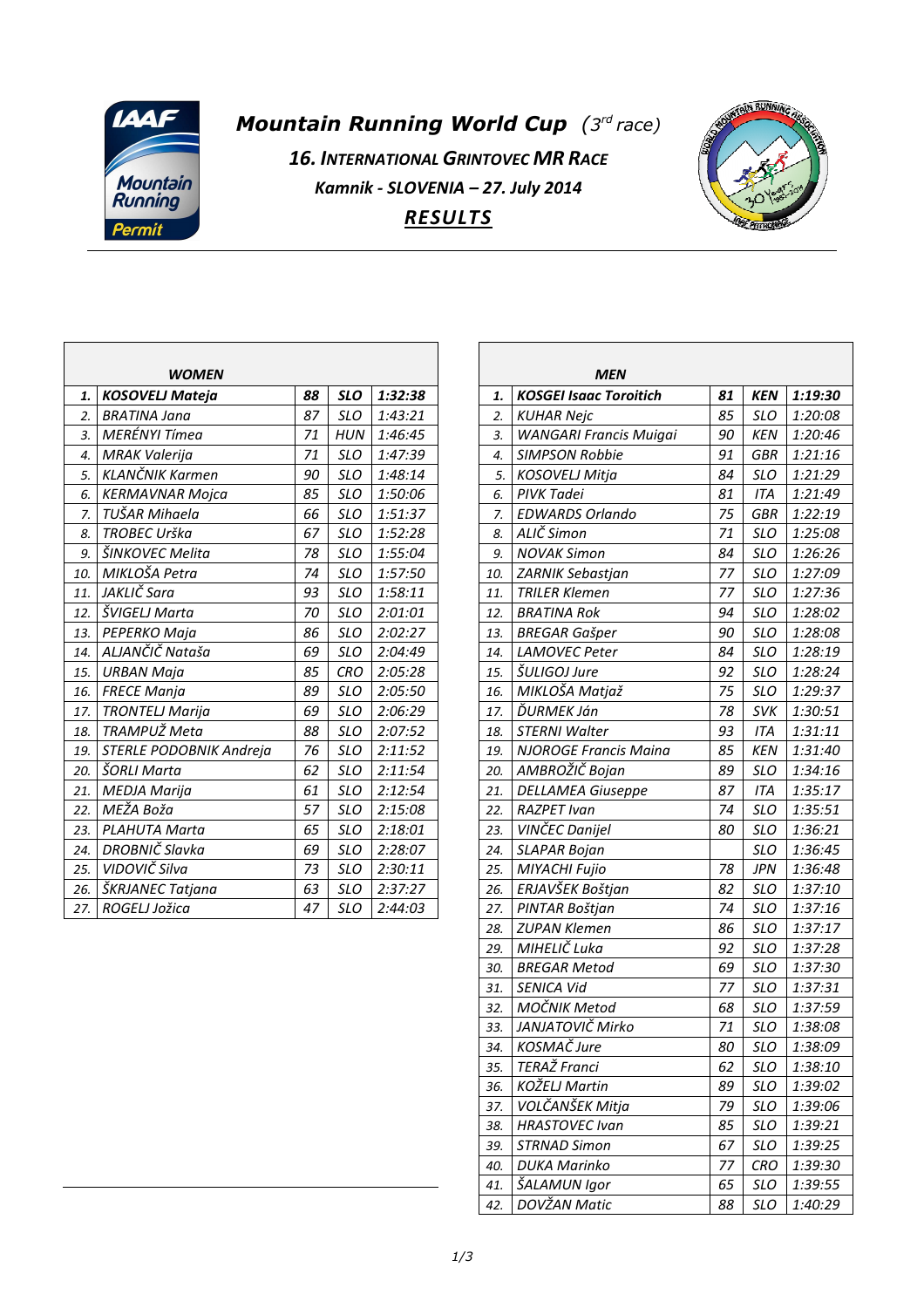| 43. | <b>GRM Dejan</b>               | 87 | <b>SLO</b> | 1:40:33 |
|-----|--------------------------------|----|------------|---------|
| 44. | <b>FRAS Robi</b>               | 77 | <b>SLO</b> | 1:40:35 |
| 45. | <b>KARURI Nahashon Gitonga</b> | 76 | <b>KEN</b> | 1:41:01 |
| 46. | <b>MLAKAR Martin</b>           | 83 | SLO        | 1:41:10 |
| 47. | MIKLIČ Gregor                  | 76 | <b>SLO</b> | 1:41:15 |
| 48. | ŽLOGAR Jure                    | 82 | <b>SLO</b> | 1:41:22 |
| 49. | ŽITNIK Urban                   | 86 | <b>SLO</b> | 1:41:43 |
| 50. | <b>TROJER Andrej</b>           | 71 | <b>SLO</b> | 1:41:51 |
| 51. | ZAJŠEK Jakob                   | 81 | <b>SLO</b> | 1:42:15 |
| 52. | <b>CUKJATI Iztok</b>           | 80 | <b>SLO</b> | 1:42:18 |
| 53. | JERIČ Bojan                    | 82 | <b>SLO</b> | 1:42:19 |
| 54. | <b>CAMPBELL Ross</b>           | 94 | <b>GBR</b> | 1:43:02 |
| 55. | <b>ULBL Denis</b>              | 81 | SLO        | 1:43:16 |
| 56. | <b>ERLAH Jurij</b>             | 75 | <b>SLO</b> | 1:43:54 |
| 57. | <b>PRIESTLEY Gary</b>          | 88 | GBR        | 1:44:05 |
| 58. | <b>HAFNER Boris</b>            | 83 | <b>SLO</b> | 1:44:54 |
| 59. | <b>KERN Boštjan</b>            | 78 | <b>SLO</b> | 1:44:59 |
| 60. | <b>HABJAN Toniu</b>            | 78 | <b>SLO</b> | 1:45:05 |
| 61. | <b>KEMPERL Bojan</b>           | 61 | <b>SLO</b> | 1:45:10 |
| 62. | JUVAN Miha                     | 75 | <b>SLO</b> | 1:45:23 |
| 63. | <b>PROT Marko</b>              | 76 | SLO        | 1:45:55 |
| 64. | BORŠTNAR Jaka                  | 80 | <b>SLO</b> | 1:46:02 |
| 65. | <b>TORTUL Enrico</b>           | 80 | <b>ITA</b> | 1:46:10 |
| 66. | LUZAR Matej                    | 93 | <b>SLO</b> | 1:46:23 |
| 67. | ŠIFRAR Primož                  | 75 | <b>SLO</b> | 1:46:34 |
| 68. | <b>BLATNIK Matej</b>           | 88 | <b>SLO</b> | 1:46:56 |
| 69. | <b>WENDT Manuel</b>            | 80 | <b>ITA</b> | 1:47:21 |
| 70. | KOŽUH Bojan                    | 62 | <b>SLO</b> | 1:47:37 |
| 71. | <b>KRANJC Aleksander</b>       | 87 | <b>SLO</b> | 1:47:54 |
| 72. | LOTRIČ Stane                   | 66 | <b>SLO</b> | 1:48:49 |
| 73. | <b>LAH Gaber</b>               | 75 | <b>SLO</b> | 1:48:51 |
| 74. | <b>KUMER Peter</b>             | 82 | <b>SLO</b> | 1:49:05 |
| 75. | <b>KVEDER Lado</b>             | 63 | <b>SLO</b> | 1:49:06 |
| 76. | <b>MLAKAR Borut</b>            | 74 | <b>SLO</b> | 1:49:29 |
| 77. | JANŠA Klemen                   | 78 | <b>SLO</b> | 1:49:39 |
| 78. | ROZMAN Aleš                    | 63 | SLO        | 1:49:47 |
| 79. | <b>DESTE Emanuele</b>          | 94 | ITA        | 1:49:58 |
| 80. | PERKO Marko                    | 79 | <b>SLO</b> | 1:50:13 |
| 81. | LUŠINA Andrej                  | 68 | <b>SLO</b> | 1:50:32 |
| 82. | KRAČUN Rajko                   | 78 | <b>SLO</b> | 1:51:18 |
| 83. | RAZPOTNIK Simon                | 86 | <b>SLO</b> | 1:51:28 |
| 84. | PIRNAR Janez                   | 59 | <b>SLO</b> | 1:51:41 |
| 85. | ČUFER Mirko                    | 63 | SLO        | 1:51:44 |
| 86. | JESENKO Andrej                 | 57 | <b>SLO</b> | 1:52:30 |
| 87. | <b>KRAMER Andrej</b>           | 66 | SLO        | 1:52:42 |
| 88. | PAPIČ Milivoj                  | 56 | SLO        | 1:52:49 |
| 89. | ŠEBENIK Marjan                 | 67 | <b>SLO</b> | 1:52:58 |
| 90. | <b>DRAKSLER Viktor</b>         | 59 | <b>SLO</b> | 1:53:14 |
| 91. | <b>KRALJ Vane</b>              | 66 | <b>SLO</b> | 1:53:16 |
| 92. | JERIČ Miha                     | 59 | SLO        | 1:53:24 |
| 93. | MARAŽ Klavdij                  | 62 | <b>SLO</b> | 1:53:56 |
| 94. | <b>CVELBAR Igor</b>            | 63 | SLO        | 1:54:11 |
| 95. | GLAVIČ Andrej                  | 81 | <b>SLO</b> | 1:54:38 |
| 96. | <b>RATEJ David</b>             | 79 | SLO        | 1:54:38 |
| 97. | JEŽ Roman                      | 67 | SLO        | 1:54:54 |
| 98. | MIHELIČ Blaž                   | 69 | <b>SLO</b> | 1:55:00 |
| 99. | <b>GOLOB Nejc</b>              | 83 | <b>SLO</b> | 1:55:15 |

| 100. | <b>VIDALI Miha</b>       | 80 | <b>SLO</b> | 1:55:22 |
|------|--------------------------|----|------------|---------|
| 101. | KAPUŠIN Jani             | 83 | <b>SLO</b> | 1:55:55 |
| 102. | KOŠIR Jože               | 69 | <b>SLO</b> | 1:56:55 |
| 103. | KOSMAČ Metod             | 85 | SLO        | 1:56:55 |
| 104. | <b>DOLENEC Milan</b>     | 79 | <b>SLO</b> | 1:56:55 |
| 105. | JUSIĆ Esmir              | 76 | <b>SLO</b> | 1:57:21 |
| 106. | DI LENARDO Alex          | 75 | <b>ITA</b> | 1:57:39 |
| 107. | PINTARIČ Tomaž           | 78 | <b>SLO</b> | 1:57:52 |
| 108. | <b>MATOS Janez</b>       | 81 | <b>SLO</b> | 1:58:08 |
| 109. | KONČNIK Matej            | 80 | <b>SLO</b> | 1:58:09 |
| 110. | <b>MAROLT Igor</b>       | 71 | <b>SLO</b> | 1:58:12 |
| 111. | <b>OMEJC</b> Iztok       | 79 | <b>SLO</b> | 1:58:16 |
| 112. | <b>KOSIRNIK Janez</b>    | 76 | <b>SLO</b> | 1:58:28 |
| 113. | <b>KEMPERL Denis</b>     | 83 | SLO        | 1:58:29 |
| 114. | <b>VALE Anton</b>        | 80 | <b>SLO</b> | 1:58:47 |
| 115. | <b>ERJAVC Anže</b>       | 88 | SLO        | 1:58:47 |
| 116. | <b>KUCHER Gottfried</b>  | 61 | AUT        | 1:59:12 |
| 117. | <b>OGRIN Marko</b>       | 67 | <b>SLO</b> | 1:59:40 |
| 118. | <b>TEPINA Marijan</b>    | 62 | <b>SLO</b> | 2:00:05 |
| 119. | FORTUNA Jože             | 70 | <b>SLO</b> | 2:00:17 |
| 120. | <b>KUKOLJ Tine</b>       | 86 | <b>SLO</b> | 2:00:18 |
| 121. | <b>PETEK Tomo</b>        | 70 | SLO        | 2:00:19 |
| 122. | ŠPORAR Primož            | 71 | <b>SLO</b> | 2:00:34 |
| 123. | HUZANIĆ Hrvoje           | 84 | <b>CRO</b> | 2:00:35 |
| 124. | <b>BAVEC Zdravko</b>     | 73 | <b>SLO</b> | 2:01:58 |
| 125. | <b>SLATNAR Andrej</b>    | 85 | <b>SLO</b> | 2:02:10 |
| 126. | <b>VOLK Marko</b>        | 78 | <b>SLO</b> | 2:02:47 |
| 127. | <b>WEISS Aleks</b>       | 76 | <b>SLO</b> | 2:02:52 |
| 128. | <b>PUSTOVRH Niko</b>     | 67 | <b>SLO</b> | 2:03:08 |
| 129. | GOMBAČ Žiga              | 76 | <b>SLO</b> | 2:03:22 |
| 130. | <b>GOSTEČNIK Marko</b>   | 60 | SLO        | 2:03:44 |
| 131. | <b>ERHART Marko</b>      | 76 | <b>SLO</b> | 2:04:17 |
| 132. | <b>FLEK Marko</b>        | 76 | <b>SLO</b> | 2:04:34 |
| 133. | ŠTULAR Miran             | 60 | <b>SLO</b> | 2:04:36 |
| 134. | <b>MARETIĆ Marijan</b>   | 84 | <b>CRO</b> | 2:05:02 |
| 135. | <b>MALI Klemen</b>       | 82 | SLO        | 2:05:07 |
| 136. | RADOŠ Hrvoje             | 80 | <b>CRO</b> | 2:05:08 |
| 137. | <b>LINDTNER RoK</b>      | 69 | SLO        | 2:05:12 |
| 138. | SOKOL Ivan               | 68 | SLO        | 2:05:46 |
| 139. | <b>KRESNIK Zlatko</b>    | 58 | SLO        | 2:06:26 |
| 140. | POLJŠAK Andraž           | 91 | <b>SLO</b> | 2:06:48 |
| 141. | <b>VELIKANJE Janez</b>   | 73 | <b>SLO</b> | 2:06:50 |
| 142. | PERKO Branko             | 73 | <b>SLO</b> | 2:06:56 |
| 143. | SEMIČ David              | 74 | SLO        | 2:07:11 |
| 144. | <b>DROLE Boris</b>       | 53 | SLO        | 2:07:12 |
| 145. | <b>KODELE Stojan</b>     | 65 | SLO        | 2:07:12 |
| 146. | <b>SLATNAR Vladislav</b> | 59 | <b>SLO</b> | 2:07:13 |
| 147. | MAKSIMOVIĆ Vitomir       | 58 | SLO        | 2:07:48 |
| 148. | SPAGNOLLI Diego          | 68 | ITA        | 2:07:51 |
| 149. | BARTELJ Dušan            | 65 | <b>SLO</b> | 2:08:02 |
| 150. | <b>TEKAVEC Gorazd</b>    | 82 | <b>SLO</b> | 2:08:25 |
| 151. | <b>WUTTE Toni</b>        | 58 | AUT        | 2:08:44 |
| 152. | BENEDIČIČ Zdravko        | 62 | SLO        | 2:08:46 |
| 153. | <b>KNAVS Anton</b>       | 56 | SLO        | 2:08:57 |
| 154. | ČUFER Damijan            | 67 | <b>SLO</b> | 2:09:19 |
| 155. | <b>ZAJC Peter</b>        | 69 | SLO        | 2:09:56 |
| 156. | BOŽNAR Tomaž             | 70 | SLO        | 2:10:09 |
|      |                          |    |            |         |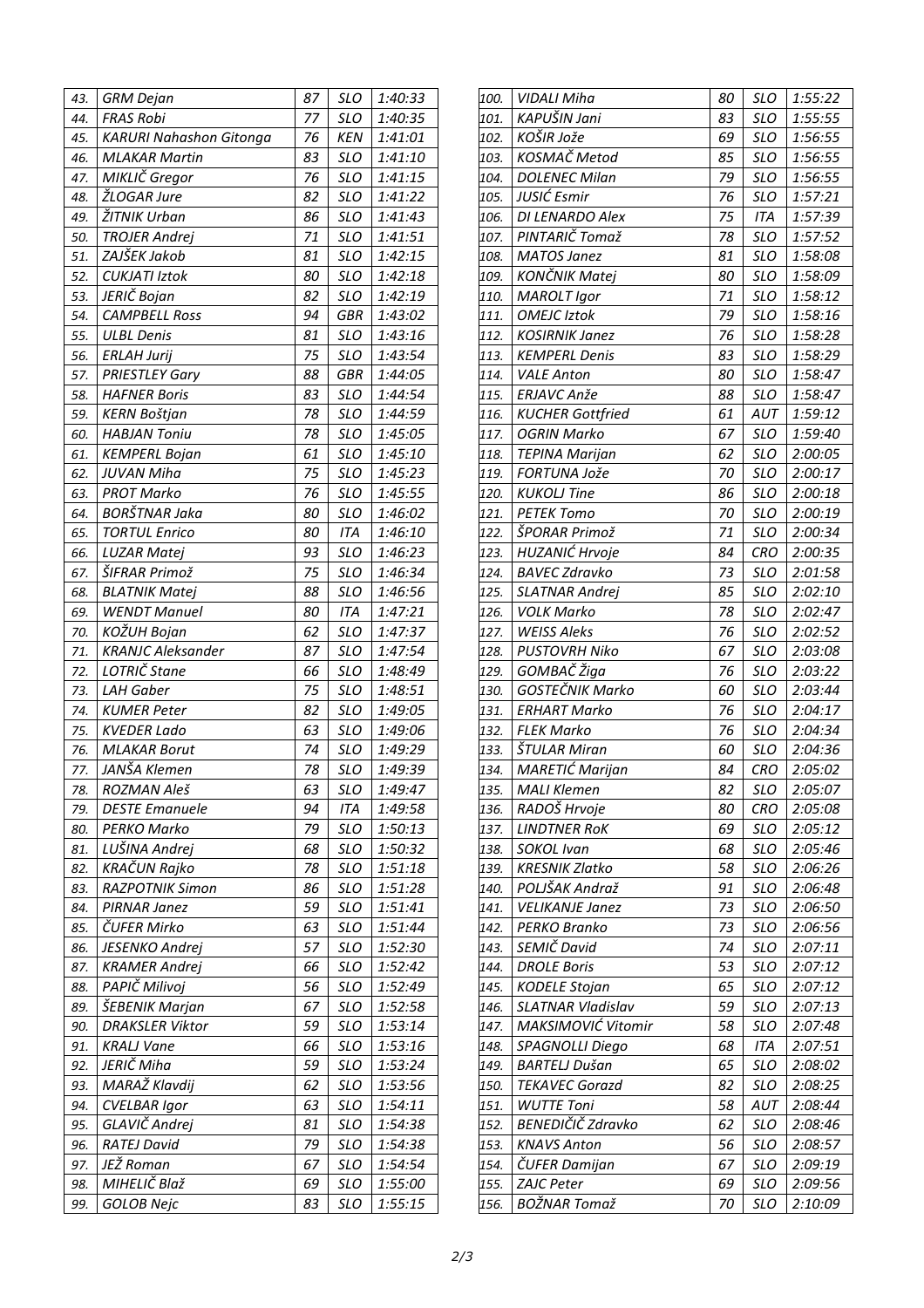| 157. | <b>MACUH Peter</b>         | 61 | <b>SLO</b> | 2:10:40 |
|------|----------------------------|----|------------|---------|
| 158. | ČEMAŽAR Janko              | 75 | <b>SLO</b> | 2:10:45 |
| 159. | <b>VODLAN Martin</b>       | 70 | <b>SLO</b> | 2:11:25 |
| 160. | <b>DREVENŠEK ROJC Blaž</b> | 94 | <b>SLO</b> | 2:11:54 |
| 161. | FELDIN Uroš                | 59 | <b>SLO</b> | 2:12:14 |
| 162. | PRIMOŽIČ Uroš              | 68 | <b>SLO</b> | 2:13:24 |
| 163. | SELINŠEK Maksimiljan       | 62 | <b>SLO</b> | 2:13:52 |
| 164. | ARNUŠ Matej                | 78 | <b>SLO</b> | 2:13:52 |
| 165. | <b>KUHAR Peter</b>         | 69 | <b>SLO</b> | 2:14:05 |
| 166. | VRTAČNIK Jože              | 55 | <b>SLO</b> | 2:14:53 |
| 167. | ŠPUNT Marjan               | 74 | <b>SLO</b> | 2:15:01 |
| 168. | <b>JUVAN Tine</b>          | 82 | <b>SLO</b> | 2:15:08 |
| 169. | <b>FREDERIC Savajol</b>    | 79 | <b>FRA</b> | 2:16:05 |
| 170. | <b>KRAMAR Bojan</b>        | 64 | <b>SLO</b> | 2:16:29 |
| 171. | SRŠEN Rajko                | 62 | <b>SLO</b> | 2:16:57 |
| 172. | ŠTABUC Miha                | 83 | <b>SLO</b> | 2:17:08 |
| 173. | ŽELEZNIK Franci            | 73 | <b>SLO</b> | 2:17:23 |
| 174. | VOVČKO Boris               | 89 | <b>SLO</b> | 2:17:27 |
| 175. | ZÁMOLYI Szabolcs           | 82 | <b>HUN</b> | 2:17:30 |
| 176. | <b>MRAZ Borut</b>          | 73 | <b>SLO</b> | 2:17:35 |
| 177. | MAZI Mirko                 | 81 | <b>SLO</b> | 2:18:22 |
| 178. | <b>GOLEC Kresimir</b>      | 75 | <b>CRO</b> | 2:18:23 |
| 179. | ČADEŽ Milan                | 66 | <b>SLO</b> | 2:18:30 |
| 180. | KOGOVŠEK Stane             | 56 | <b>SLO</b> | 2:19:10 |
| 181. | STOJANOVIĆ Željko          | 72 | <b>CRO</b> | 2:19:53 |
| 182. | <b>JERMAN Riko</b>         | 52 | <b>SLO</b> | 2:21:47 |
| 183. | <b>MLAKAR Danijel</b>      | 59 | <b>SLO</b> | 2:22:08 |
| 184. | ŠKRBINC Miro               | 60 | <b>SLO</b> | 2:22:10 |
| 185. | <b>TODD Chris</b>          | 75 | <b>GBR</b> | 2:22:19 |
| 186. | <b>ERLAH Pavel</b>         | 48 | <b>SLO</b> | 2:23:08 |
| 187. | <b>HROVATIN Darko</b>      | 57 | <b>SLO</b> | 2:24:47 |
| 188. | <b>VODLAN Gašper</b>       | 76 | <b>SLO</b> | 2:26:10 |
| 189. | <b>PETEK Tone</b>          | 46 | <b>SLO</b> | 2:26:23 |
| 190. | PEDIŠIČ Ivica              | 79 | <b>SLO</b> | 2:26:32 |
| 191. | <b>KOS Marko</b>           | 63 | <b>SLO</b> | 2:27:18 |
| 192. | BAŠIČ Jasmin               | 61 | <b>SLO</b> | 2:27:39 |
| 193. | <b>PIRC Franci</b>         | 65 | <b>SLO</b> | 2:32:45 |
| 194. | <b>BLAŽEVIČ Cerid</b>      | 66 | <b>SLO</b> | 2:33:15 |
| 195. | <b>LIKAR Damjan</b>        | 75 | <b>SLO</b> | 2:33:15 |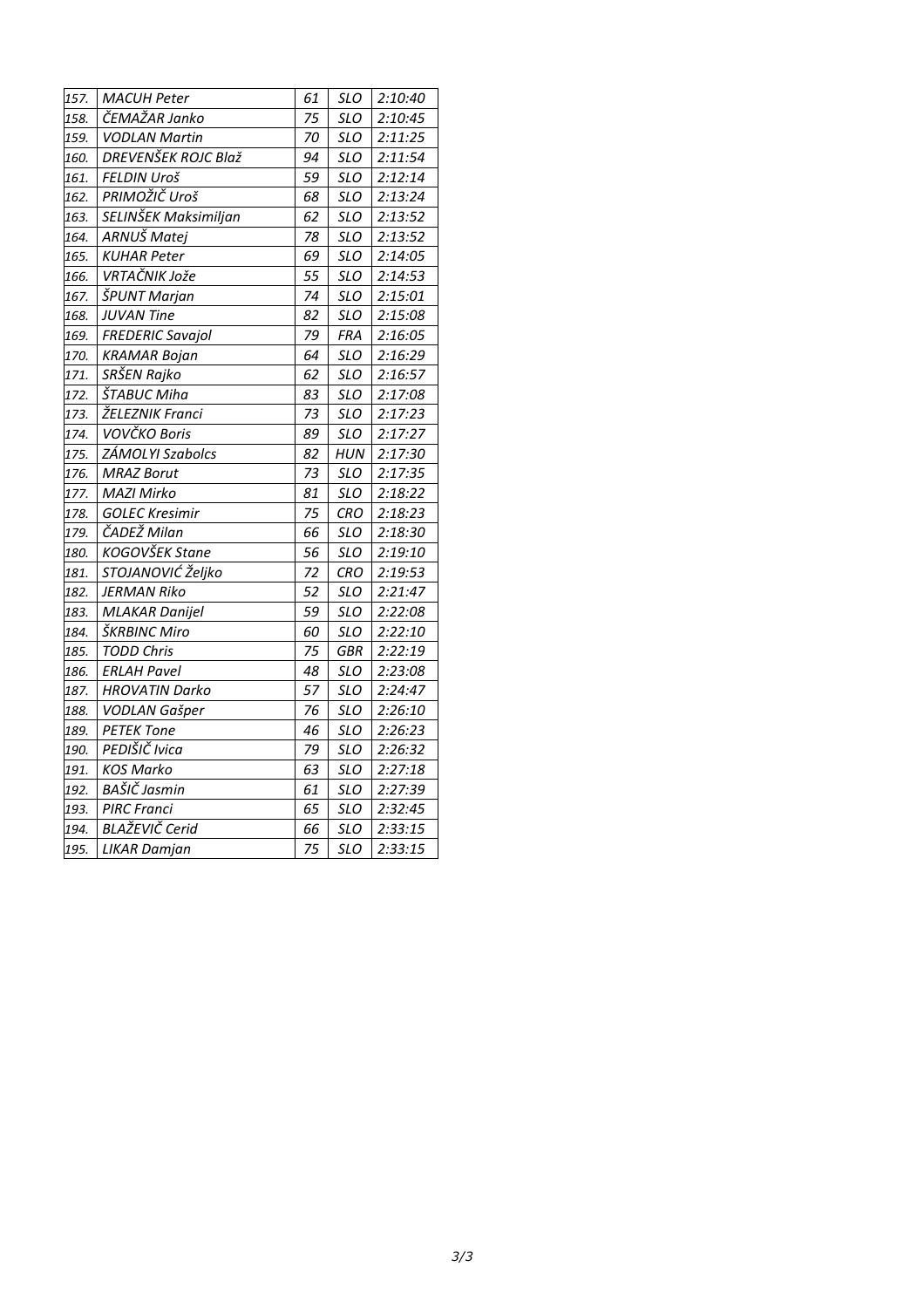

## *Mountain Running WORLD CUP 2014*





## *RESULTS AFTER 3rd RACE*

|                         | 8 June   | 30 <sup>th</sup> Int. Muttersberglauf      | <b>Bludenz</b>         | <b>AUT</b> |
|-------------------------|----------|--------------------------------------------|------------------------|------------|
| $\overline{2}$          | 15 June  | 34 <sup>th</sup> La Montée du Grand Ballon | <b>Willer sur Thur</b> | <b>FRA</b> |
| $\overline{\mathbf{3}}$ | 27 July  | 16 <sup>th</sup> Grintovec Int. MR race    | <b>Kamnik</b>          | <b>SLO</b> |
| $\overline{4}$          | 31 Aug.  | $6th$ Asitzgipfel-mountain-run             | Leogang                | <b>AUT</b> |
| 5                       | 14 Sept. | 30 <sup>th</sup> World MR Championships    | Casette di Massa       | <b>ITA</b> |
| 6                       | 4 Oct.   | 35 <sup>th</sup> Smarna Gora Int. MR race  | Ljubljana              | <b>SLO</b> |

- *Best 4 results (out of 6) count towards final rankings.*
- *An athlete must score in at least 2 races to be included in the final results*
- *Scoring: The points awarded for each race will be as follows (the same for men and women):*

| Place:                                                                                                          | 2. 3. 4. 5. 6. 7. 8. 9. 10. 11. 12. 13. 14. 15. 16. 17. 18. 19. 20. 21. 22. 23. 24. 25. 26. 27. 28. 29. 30. |  |  |  |  |  |  |  |  |  |  |  |  |  |  |
|-----------------------------------------------------------------------------------------------------------------|-------------------------------------------------------------------------------------------------------------|--|--|--|--|--|--|--|--|--|--|--|--|--|--|
| . [2] s [7] [3] l ] [8] [9] [9] [8] [9] [1] steedly foodstates [30] [31] [31] [3] [3] [3] [3] [3] [3] [3] [3] [ |                                                                                                             |  |  |  |  |  |  |  |  |  |  |  |  |  |  |
|                                                                                                                 |                                                                                                             |  |  |  |  |  |  |  |  |  |  |  |  |  |  |

• *\* The final WORLD CUP race and the World Championships attracts approximately 20% more points than first three races.*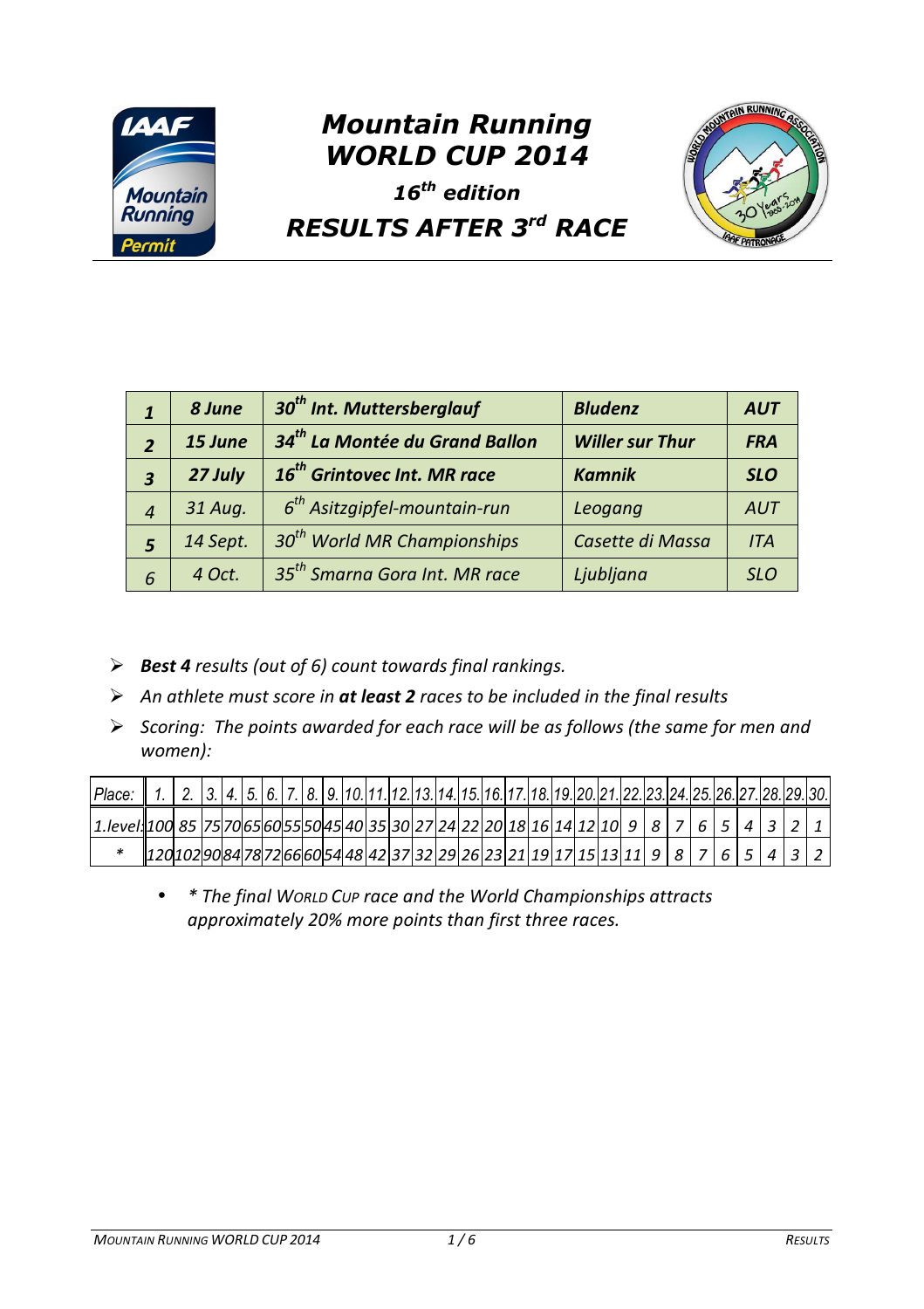|     | <b>WOMEN</b>              | born | nat.       | 1   | $\overline{2}$ | 3   | 4 | 5 | 6 | total |
|-----|---------------------------|------|------------|-----|----------------|-----|---|---|---|-------|
| 1.  | <b>MERÉNYI Tímea</b>      | 71   | <b>HUN</b> | 65  | 85             | 75  |   |   |   | 225   |
| 2.  | <b>BELOTTI Valentina</b>  | 80   | <b>ITA</b> | 75  | 100            |     |   |   |   | 175   |
| 3.  | KOSOVELJ Mateja           | 88   | <b>SLO</b> | 40  |                | 100 |   |   |   | 140   |
| 4.  | <b>NOLL Melanie</b>       | 84   | <b>GER</b> | 55  | 75             |     |   |   |   | 130   |
| 5.  | <b>MAYR</b> Andrea        | 79   | AUT        | 100 |                |     |   |   |   | 100   |
| 6.  | <b>REINER Sabine</b>      | 81   | AUT        | 85  |                |     |   |   |   | 85    |
| 7.  | <b>BRATINA Jana</b>       | 87   | <b>SLO</b> |     |                | 85  |   |   |   | 85    |
| 8.  | <b>MAINA Veronica</b>     | 89   | <b>KEN</b> | 70  |                |     |   |   |   | 70    |
| 9.  | <b>JEANNIER Celine</b>    |      | <b>FRA</b> |     | 70             |     |   |   |   | 70    |
| 10. | <b>MRAK Valerija</b>      | 71   | <b>SLO</b> |     |                | 70  |   |   |   | 70    |
| 11. | <b>POYET Christine</b>    |      | <b>FRA</b> |     | 65             |     |   |   |   | 65    |
| 12. | <b>KLANČNIK Karmen</b>    | 90   | <b>SLO</b> |     |                | 65  |   |   |   | 65    |
| 13. | <b>FREITAG Karin</b>      | 80   | AUT        | 60  |                |     |   |   |   | 60    |
| 14. | <b>MARIEN Jessica</b>     |      | <b>BEL</b> |     | 60             |     |   |   |   | 60    |
| 15. | KERMAVNAR Mojca           | 85   | <b>SLO</b> |     |                | 60  |   |   |   | 60    |
| 16. | <b>ZIEGLER Emmanuelle</b> |      | FRA        |     | 55             |     |   |   |   | 55    |
| 17. | TUŠAR Mihaela             | 66   | <b>SLO</b> |     |                | 55  |   |   |   | 55    |
| 18. | <b>SIEGEL Monique</b>     | 89   | <b>GER</b> | 50  |                |     |   |   |   | 50    |
| 19. | <b>HALTER Nelly</b>       |      | FRA        |     | 50             |     |   |   |   | 50    |
| 20. | TROBEC Urška              | 67   | <b>SLO</b> |     |                | 50  |   |   |   | 50    |
| 21. | <b>MAIR Susanne</b>       | 94   | AUT        | 45  |                |     |   |   |   | 45    |
| 22. | GHEDDAR Zahia             |      | <b>FRA</b> |     | 45             |     |   |   |   | 45    |
| 23. | ŠINKOVEC Melita           | 78   | SLO        |     |                | 45  |   |   |   | 45    |
| 24. | <b>HUENTZ Elizabeth</b>   |      | FRA        |     | 40             |     |   |   |   | 40    |
| 25. | MIKLOŠA Petra             | 74   | <b>SLO</b> |     |                | 40  |   |   |   | 40    |
| 26. | <b>TUNSTALL Sarah</b>     | 86   | <b>GBR</b> | 35  |                |     |   |   |   | 35    |
| 27. | <b>MAILLARD Celine</b>    |      | <b>FRA</b> |     | 35             |     |   |   |   | 35    |
| 28. | JAKLIČ Sara               | 93   | <b>SLO</b> |     |                | 35  |   |   |   | 35    |
| 29. | <b>SUMMER Petra</b>       | 75   | AUT        | 30  |                |     |   |   |   | 30    |
| 30. | <b>KOHLER Claire</b>      |      | <b>FRA</b> |     | 30             |     |   |   |   | 30    |
| 31. | ŠVIGELJ Marta             | 70   | <b>SLO</b> |     |                | 30  |   |   |   | 30    |
| 32. | <b>UNTERBERGER Birgit</b> | 76   | <b>GER</b> | 27  |                |     |   |   |   | 27    |
| 33. | <b>SIG Valerie</b>        |      | FRA        |     | 27             |     |   |   |   | 27    |
| 34. | PEPERKO Maja              | 86   | <b>SLO</b> |     |                | 27  |   |   |   | 27    |
| 35. | <b>KELLER Elke</b>        | 66   | <b>GER</b> | 24  |                |     |   |   |   | 24    |
| 36. | <b>FORGEARD Nathalie</b>  |      | <b>FRA</b> |     | 24             |     |   |   |   | 24    |
| 37. | ALJANČIČ Nataša           | 69   | <b>SLO</b> |     |                | 24  |   |   |   | 24    |
| 38. | <b>BALCARCZYK Nada</b>    | 97   | GER        | 22  |                |     |   |   |   | 22    |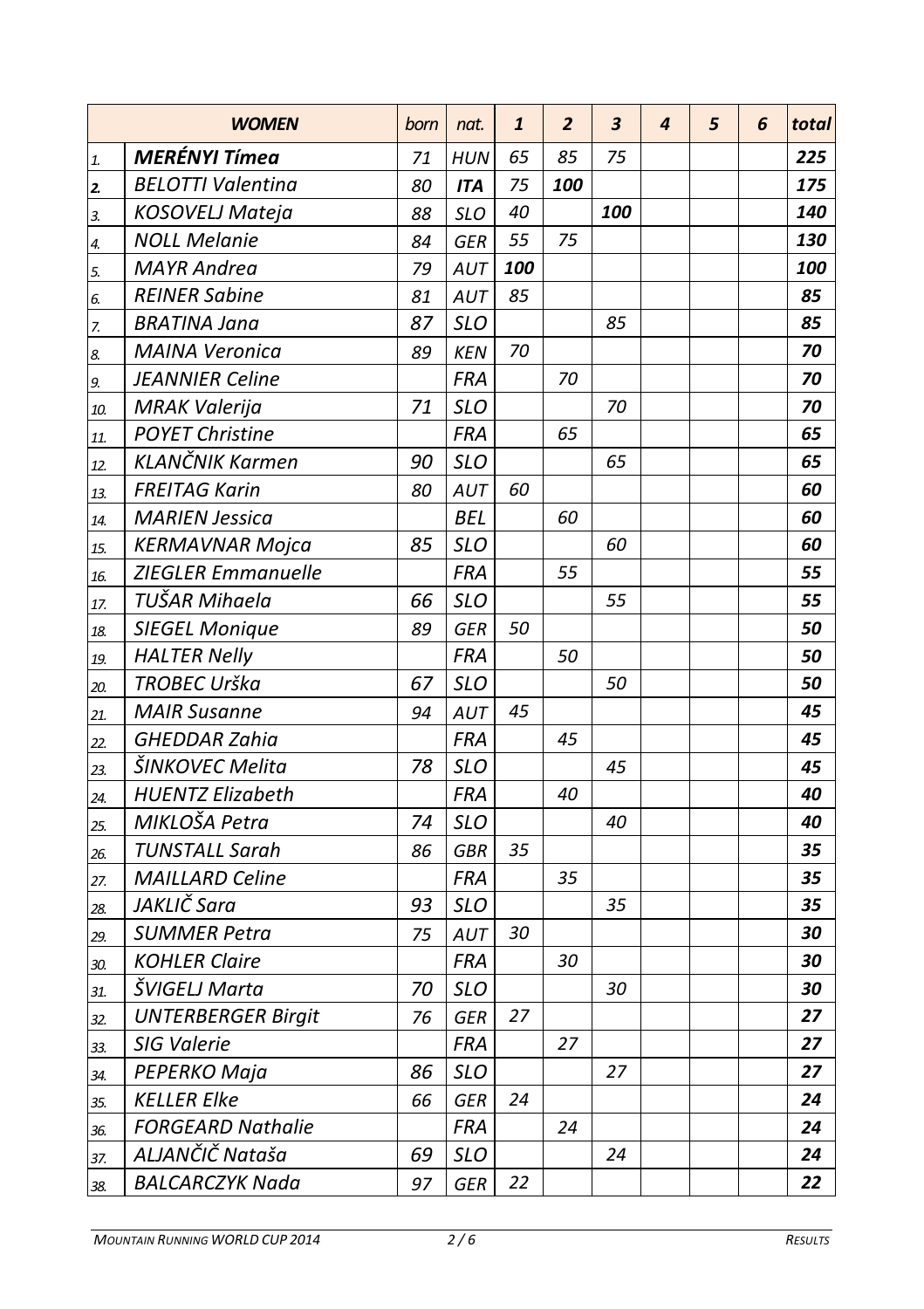| 39. | STUTZ Odile                |    | <b>FRA</b> |    | 22             |    |  | 22 |
|-----|----------------------------|----|------------|----|----------------|----|--|----|
| 40. | <b>URBAN Maja</b>          | 85 | CRO        |    |                | 22 |  | 22 |
| 41. | LAUREN Jeska               | 74 | <b>GBR</b> | 20 |                |    |  | 20 |
| 42. | <b>EBLE Katia</b>          |    | <b>FRA</b> |    | 20             |    |  | 20 |
| 43. | <b>FRECE Manja</b>         | 89 | <b>SLO</b> |    |                | 20 |  | 20 |
| 44. | PAPP Ildikó                | 83 | <b>HUN</b> | 18 |                |    |  | 18 |
| 45. | <b>BISCHOFF Carine</b>     |    | FRA        |    | 18             |    |  | 18 |
| 46. | <b>TRONTELJ Marija</b>     | 69 | <b>SLO</b> |    |                | 18 |  | 18 |
| 47. | <b>NAGY Csilla</b>         | 79 | <b>HUN</b> | 16 |                |    |  | 16 |
| 48. | CHAUVIN Stephanie          |    | <b>FRA</b> |    | 16             |    |  | 16 |
| 49. | TRAMPUŽ Meta               | 88 | <b>SLO</b> |    |                | 16 |  | 16 |
| 50. | <b>MANSER Frieda</b>       | 66 | SUI        | 14 |                |    |  | 14 |
| 51. | <b>SAVIGNARD Vanessa</b>   |    | <b>FRA</b> |    | 14             |    |  | 14 |
| 52. | STERLE PODOBNIK Andreja    | 76 | SLO        |    |                | 14 |  | 14 |
| 53. | <b>GERTSCH Claudia</b>     | 61 | GER        | 12 |                |    |  | 12 |
| 54. | <b>FONNE Marie</b>         |    | FRA        |    | 12             |    |  | 12 |
| 55. | ŠORLI Marta                | 62 | SLO        |    |                | 12 |  | 12 |
| 56. | <b>ASCHABER Eva</b>        | 65 | AUT        | 10 |                |    |  | 10 |
| 57. | <b>FURST Valérie</b>       |    | <b>FRA</b> |    | 10             |    |  | 10 |
| 58. | <b>MEDJA Marija</b>        | 61 | <b>SLO</b> |    |                | 10 |  | 10 |
| 59. | <b>BARTHE Veronique</b>    | 69 | AUT        | 9  |                |    |  | 9  |
| 60. | <b>SARRON Marilyne</b>     |    | FRA        |    | 9              |    |  | 9  |
| 61. | MEŽA Boža                  | 57 | <b>SLO</b> |    |                | 9  |  | 9  |
| 62. | <b>GONZALES Annelies</b>   | 60 | LIE        | 8  |                |    |  | 8  |
| 63. | <b>SCHALK Celine</b>       |    | <b>FRA</b> |    | 8              |    |  | 8  |
| 64. | PLAHUTA Marta              | 65 | <b>SLO</b> |    |                | 8  |  | 8  |
| 65. | <b>BIASOLO Natalie</b>     | 65 | <b>SUI</b> | 7  |                |    |  | 7  |
| 66. | <b>CLAUSS Martine</b>      |    | FRA        |    | 7              |    |  | 7  |
| 67. | DROBNIČ Slavka             | 69 | SLO        |    |                | 7  |  | 7  |
| 68. | <b>KLISCH Heidi</b>        | 66 | AUT        | 6  |                |    |  | 6  |
| 69. | <b>BERTRAND Anne</b>       |    | <b>BEL</b> |    | 6              |    |  | 6  |
| 70. | VIDOVIČ Silva              | 73 | <b>SLO</b> |    |                | 6  |  | 6  |
| 71. | <b>GEITNER Claudia</b>     | 67 | SUI        | 5  |                |    |  | 5  |
| 72. | JOUVET Lucie               |    | <b>FRA</b> |    | 5              |    |  | 5  |
| 73. | ŠKRJANEC Tatjana           | 63 | <b>SLO</b> |    |                | 5  |  | 5  |
| 74. | <b>BLATTNER Elisabeth</b>  | 62 | AUT        | 4  |                |    |  | 4  |
| 75. | <b>LUTRINGER Dominique</b> |    | <b>FRA</b> |    | $\overline{4}$ |    |  | 4  |
| 76. | ROGELJ Jožica              | 47 | <b>SLO</b> |    |                | 4  |  | 4  |
| 77. | <b>NOLLOT Lea</b>          | 86 | AUT        | 3  |                |    |  | 3  |
| 78. | <b>BLED Emilie</b>         |    | FRA        |    | 3              |    |  | 3  |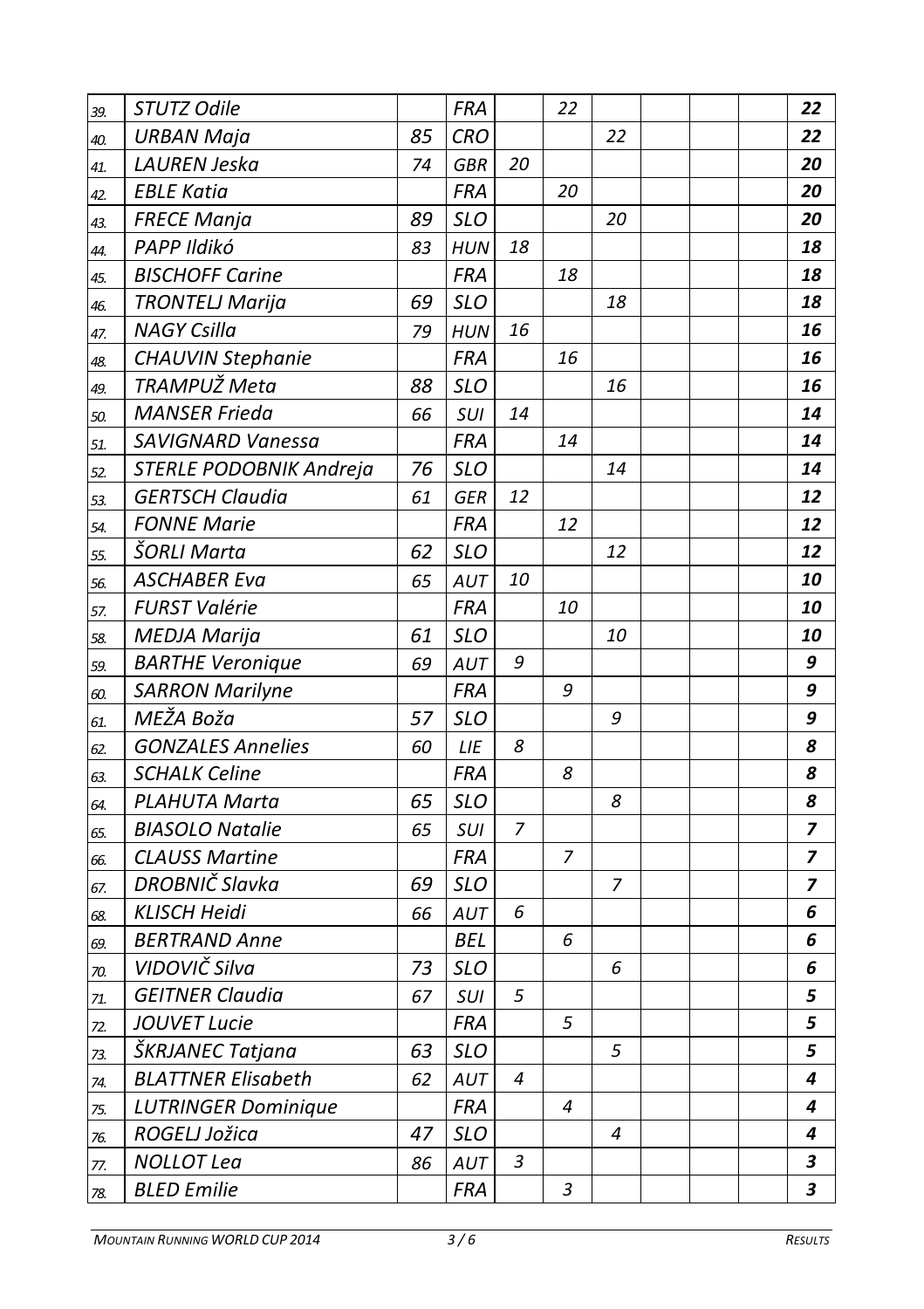| 79. | Maria<br>FR        | 49 | --<br>$\mathbf{v}$<br>າບ |   |  |  |  |
|-----|--------------------|----|--------------------------|---|--|--|--|
| 80  | JEANPIERRE Chantal |    | $\cdots$                 | - |  |  |  |

|                | <b>MEN</b>                    | born | nat.       | $\mathbf{1}$ | $\overline{2}$    | 3   | 4 | 5 | 6 | total |
|----------------|-------------------------------|------|------------|--------------|-------------------|-----|---|---|---|-------|
| 1.             | <b>KOSOVELJ Mitja</b>         | 84   | <b>SLO</b> | 55           |                   | 65  |   |   |   | 120   |
| $\overline{2}$ | <b>MUTHONI Simon</b>          | 95   | <b>KEN</b> | 100          |                   |     |   |   |   | 100   |
| 3.             | <b>MAMU Petro</b>             |      | <b>ERI</b> |              | <i><b>100</b></i> |     |   |   |   | 100   |
| 4.             | <b>KOSGEI Isaac Toroitich</b> | 81   | <b>KEN</b> |              |                   | 100 |   |   |   | 100   |
| 5.             | <b>BALDACCINI Alex</b>        | 88   | <b>ITA</b> | 85           |                   |     |   |   |   | 85    |
| 6.             | <b>TEKLAY Azerya</b>          |      | ERI        |              | 85                |     |   |   |   | 85    |
| 7.             | <b>KUHAR Nejc</b>             | 85   | <b>SLO</b> |              |                   | 85  |   |   |   | 85    |
| 8.             | <b>MANZI Emanuele</b>         | 77   | <b>ITA</b> | 30           | 50                |     |   |   |   | 80    |
| 9.             | <b>WANDANGI Hirum</b>         | 89   | <b>KEN</b> | 75           |                   |     |   |   |   | 75    |
| 10.            | <b>TSEGE Debessay</b>         |      | <b>ERI</b> |              | 75                |     |   |   |   | 75    |
| 11.            | <b>WANGARI Francis Muigai</b> | 90   | <b>KEN</b> |              |                   | 75  |   |   |   | 75    |
| 12.            | <b>SCHNEIDER David</b>        | 81   | SUI        | 70           |                   |     |   |   |   | 70    |
| 13.            | <b>RANCON Julien</b>          |      | <b>FRA</b> |              | 70                |     |   |   |   | 70    |
| 14.            | <b>SIMPSON Robbie</b>         | 91   | <b>GBR</b> |              |                   | 70  |   |   |   | 70    |
| 15.            | <b>AEMISEGGER Arnold</b>      | 76   | LIE        | 65           |                   |     |   |   |   | 65    |
| 16.            | <b>BURRIER Georges</b>        |      | <b>FRA</b> |              | 65                |     |   |   |   | 65    |
| 17.            | PATERNOSTER Stefan            | 79   | AUT        | 60           |                   |     |   |   |   | 60    |
| 18.            | <b>BELLAMY Benjamin</b>       |      | <b>FRA</b> |              | 60                |     |   |   |   | 60    |
| 19.            | <b>PIVK Tadei</b>             | 81   | <b>ITA</b> |              |                   | 60  |   |   |   | 60    |
| 20.            | <b>HUGHES Glenn</b>           |      | <b>NZL</b> |              | 55                |     |   |   |   | 55    |
| 21.            | <b>EDWARDS Orlando</b>        | 75   | <b>GBR</b> |              |                   | 55  |   |   |   | 55    |
| 22.            | <b>KARANI Samuel</b>          | 86   | <b>KEN</b> | 50           |                   |     |   |   |   | 50    |
| 23.            | ALIČ Simon                    | 71   | <b>SLO</b> |              |                   | 50  |   |   |   | 50    |
| 24.            | SZABO Sandor                  | 93   | <b>HUN</b> | 45           |                   |     |   |   |   | 45    |
| 25.            | JOLY Jente                    |      | <b>BEL</b> |              | 45                |     |   |   |   | 45    |
| 26.            | <b>NOVAK Simon</b>            | 84   | <b>SLO</b> |              |                   | 45  |   |   |   | 45    |
| 27.            | <b>KOVÁCS Ádám</b>            | 86   | <b>HUN</b> | 40           |                   |     |   |   |   | 40    |
| 28.            | <b>WANDANGI Hirum</b>         |      | <b>KEN</b> |              | 40                |     |   |   |   | 40    |
| 29.            | <b>ZARNIK Sebastjan</b>       | 77   | <b>SLO</b> |              |                   | 40  |   |   |   | 40    |
| 30.            | <b>FELDER Hannes</b>          | 84   | AUT        | 35           |                   |     |   |   |   | 35    |
| 31.            | <b>LEGRAND Emmanuel</b>       |      | <b>FRA</b> |              | 35                |     |   |   |   | 35    |
| 32.            | <b>TRILER Klemen</b>          | 77   | SLO        |              |                   | 35  |   |   |   | 35    |
| 33.            | <b>TSCHAENN Johan</b>         |      | <b>FRA</b> |              | 30                |     |   |   |   | 30    |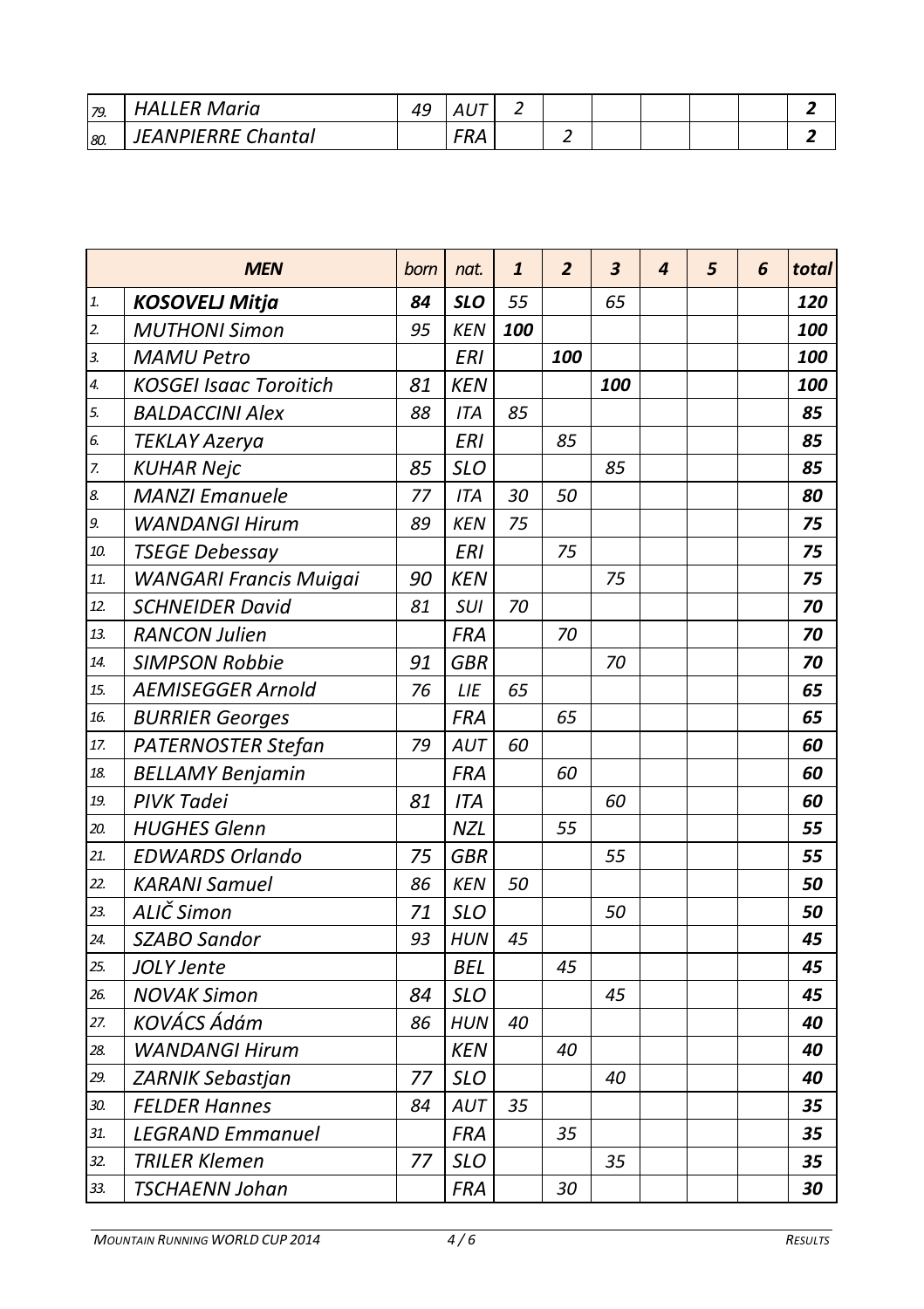| 34. | BRATINA Rok                  | 94 | <b>SLO</b> |    |    | 30 |  | 30 |
|-----|------------------------------|----|------------|----|----|----|--|----|
| 35. | SCHMUCK Helmut               | 63 | AUT        | 27 |    |    |  | 27 |
| 36. | <b>TRILER Klemen</b>         |    | <b>SLO</b> |    | 27 |    |  | 27 |
| 37. | <b>BREGAR Gašper</b>         | 90 | <b>SLO</b> |    |    | 27 |  | 27 |
| 38. | <b>METZLER Hannes</b>        | 77 | AUT        | 24 |    |    |  | 24 |
| 39. | <b>DELFOSSE Aurelien</b>     |    | <b>FRA</b> |    | 24 |    |  | 24 |
| 40. | <b>LAMOVEC Peter</b>         | 84 | <b>SLO</b> |    |    | 24 |  | 24 |
| 41. | <b>MANSER Walter</b>         | 77 | SUI        | 22 |    |    |  | 22 |
| 42. | <b>HUBSCH Thierry</b>        |    | LUX        |    | 22 |    |  | 22 |
| 43. | MIYACHI Fujio                | 78 | <b>JPN</b> | 16 |    | 6  |  | 22 |
| 44. | ŠULIGOJ Jure                 | 92 | SLO        |    |    | 22 |  | 22 |
| 45. | <b>BOGOS Tamás</b>           | 84 | <b>HUN</b> | 20 |    |    |  | 20 |
| 46. | <b>LIEBY Christophe</b>      |    | <b>FRA</b> |    | 20 |    |  | 20 |
| 47. | MIKLOŠA Matjaž               | 75 | <b>SLO</b> |    |    | 20 |  | 20 |
| 48. | <b>TURATI Silvano</b>        | 72 | SUI        | 18 |    |    |  | 18 |
| 49. | <b>SAPY Julien</b>           |    | <b>FRA</b> |    | 18 |    |  | 18 |
| 50. | ĎURMEK Ján                   | 78 | <b>SVK</b> |    |    | 18 |  | 18 |
| 51. | <b>LUCAND Maxime</b>         |    | <b>FRA</b> |    | 16 |    |  | 16 |
| 52. | <b>STERNI Walter</b>         | 93 | <b>ITA</b> |    |    | 16 |  | 16 |
| 53. | <b>LEANCA Andrei</b>         | 95 | ROU        | 14 |    |    |  | 14 |
| 54. | <b>PERRIN Gilles</b>         |    | <b>FRA</b> |    | 14 |    |  | 14 |
| 55. | <b>NJOROGE Francis Maina</b> | 85 | <b>KEN</b> |    |    | 14 |  | 14 |
| 56. | <b>GERLEI Tamas</b>          | 69 | HUN        | 12 |    |    |  | 12 |
| 57. | <b>DELFOSSE David</b>        |    | <b>FRA</b> |    | 12 |    |  | 12 |
| 58. | AMBROŽIČ Bojan               | 89 | <b>SLO</b> |    |    | 12 |  | 12 |
| 59. | <b>HEIM Alexander</b>        | 70 | SUI        | 10 |    |    |  | 10 |
| 60. | <b>COURTOIS Jean-Michel</b>  |    | <b>FRA</b> |    | 10 |    |  | 10 |
| 61. | <b>DELLAMEA Giuseppe</b>     | 87 | ITA        |    |    | 10 |  | 10 |
| 62. | JOCHUM Daniel                | 93 | AUT        | 9  |    |    |  | 9  |
| 63. | <b>BERMAN Alexander</b>      |    | SUI        |    | 9  |    |  | 9  |
| 64. | <b>RAZPET Ivan</b>           | 74 | <b>SLO</b> |    |    | 9  |  | 9  |
| 65. | PELSŐCZY Attila              | 83 | <b>HUN</b> | 8  |    |    |  | 8  |
| 66. | <b>PUGLISI Fabrice</b>       |    | <b>FRA</b> |    | 8  |    |  | 8  |
| 67. | VINČEC Danijel               | 80 | <b>SLO</b> |    |    | 8  |  | 8  |
| 68. | <b>STITZ Andreas</b>         | 67 | <b>AUT</b> | 7  |    |    |  | 7  |
| 69. | AULLEN Eric                  |    | FRA        |    | 7  |    |  | 7  |
| 70. | SLAPAR Bojan                 |    | <b>SLO</b> |    |    | 7  |  | 7  |
| 71. | <b>NEF Roman</b>             | 85 | SUI        | 6  |    |    |  | 6  |
| 72. | <b>BRISSART Yannick</b>      |    | <b>FRA</b> |    | 6  |    |  | 6  |
| 73. | RUSU Xorin Andrei            | 98 | ROU        | 5  |    |    |  | 5  |